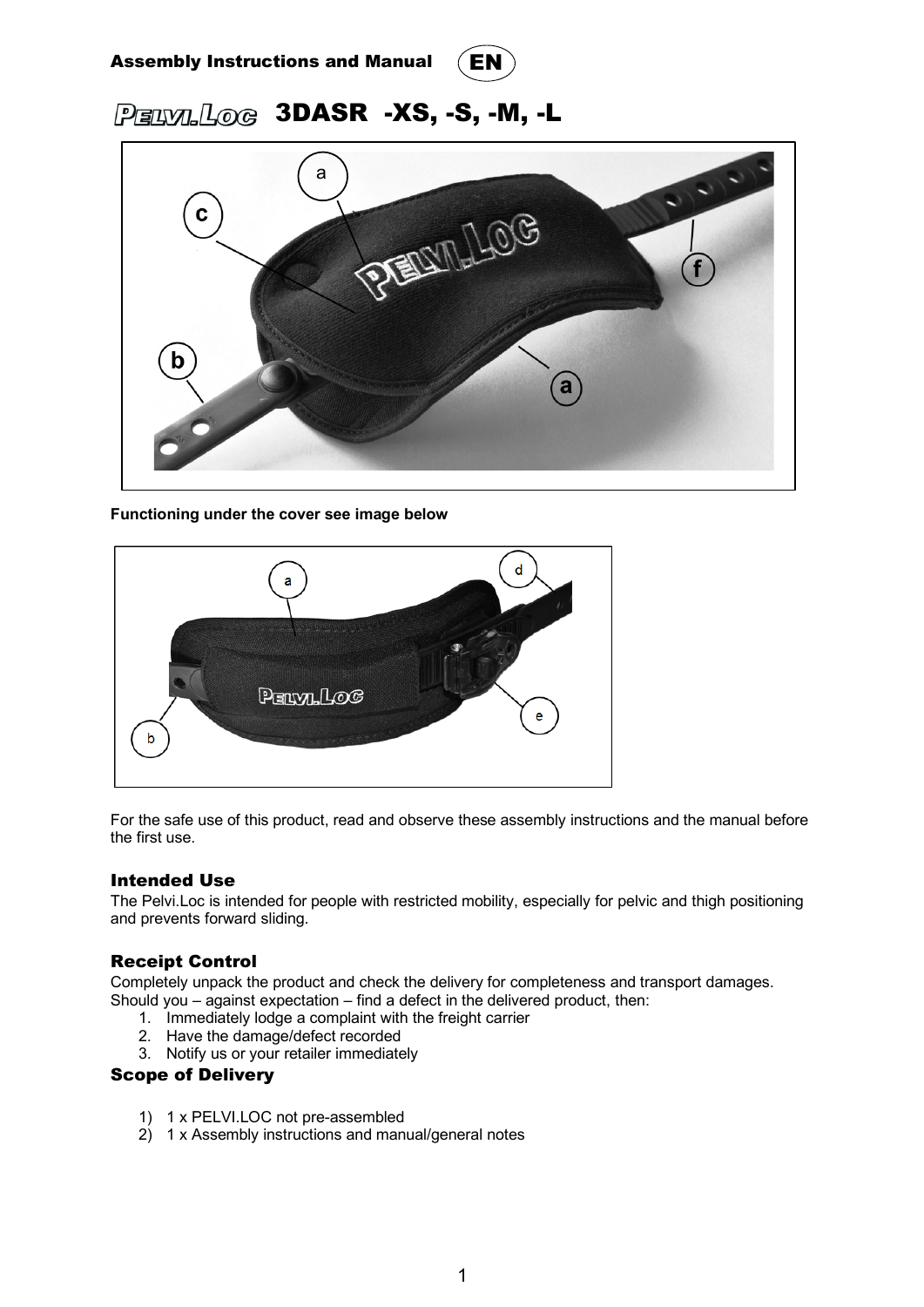# Assembly

- $\triangleright$  Assembly should be carried out by a person with specialist knowledge.
- 1. Place the paddings (a) on thigh area. The ratchet (b) is secured to the wheelchair.
	- $\triangleright$  Afterwards, the logo on the padding should be readable from the front!
- 2. Set the spacing of the paddings using the hole strap (d). The pelvis-retraction-belt is tightened by operating the buckle (e).
	- $\triangleright$  The hinge of the hole strap should then be centred between the paddings.
	- $\triangleright$  Pull out the ratchet no further than to the point, where two teeth are still free behind each buckle (e).
	- $\triangleright$  The Velcro (g) can be released for adjustments and the padding can be opened (only applies to straps with covered buckles)
- 1. After that, attach the ratchet (b) to the seat tube of the wheel chair (observe assembly note)
- 2. Tighten the ratchet (b) on both sides equally and to a degree that still allows enough space for a flat hand between the thigh and the padding.
- 3. Both ends of the ratchet can be cut to length in a semicircle, if required. Deburr the ends of the cut ratchet, if necessary. –Danger of injury!
- 4. Check the firm fit and locking on both sides of the ratchet!

# Manual

# Safety Notes

In spite of their stable construction, components like the hole straps, webbings, ratchets and paddings are subject to wear and tear. It is therefore recommended to perform a thorough inspection of the PELVI.LOC every 6 Months. It is thereby important to make sure the rivet and screw connections are firmly secure!

- $\triangleright$  Before using the product, ensure that it is in a serviceable condition and that it fits correctly.  $-$ Danger of accidents!
- $\triangleright$  Do not patch up and/or glue up and reuse damaged components such as webbing/ hole strap (d), ratchet (b) or padding (a). –Danger of accidents!
- $\triangleright$  Do not sit on the paddings danger of bruising, especially by the catches (c)!
- Ø Do not lift the wheelchair by the PELCI.LOC. Danger of accidents!
- $\triangleright$  Be careful that your hands do not get caught between the hole strap and the frame or seat tube. Danger of crushing!
- $\triangleright$  Do not use the PELVI.LOC, if there are any bruises,
- $\geq$  wounds or other not well-healed injuries in the area where the paddings will be. –Danger of injury!
- $\triangleright$  Do not use the PELVI.LOC in case of osteoporosis, brittle bone disease or severe circulatory disorders. –Danger of injury!
- $\triangleright$  After cleaning, ensure the correct functioning of the PELVI.LOC!
- $\triangleright$  A damaged PELVI.LOC must be replaced immediately. -Danger of accidents!

## Attention:

The PELVI.LOC is not part of the restraint system for the wheelchair and/or user during transport in a vehicle for the transport of disabled persons.

 $\triangleright$  Neither the manufacturer nor the distributor will be liable, in the sense of product liability, for damages or risks caused by unattended children with regard to the product.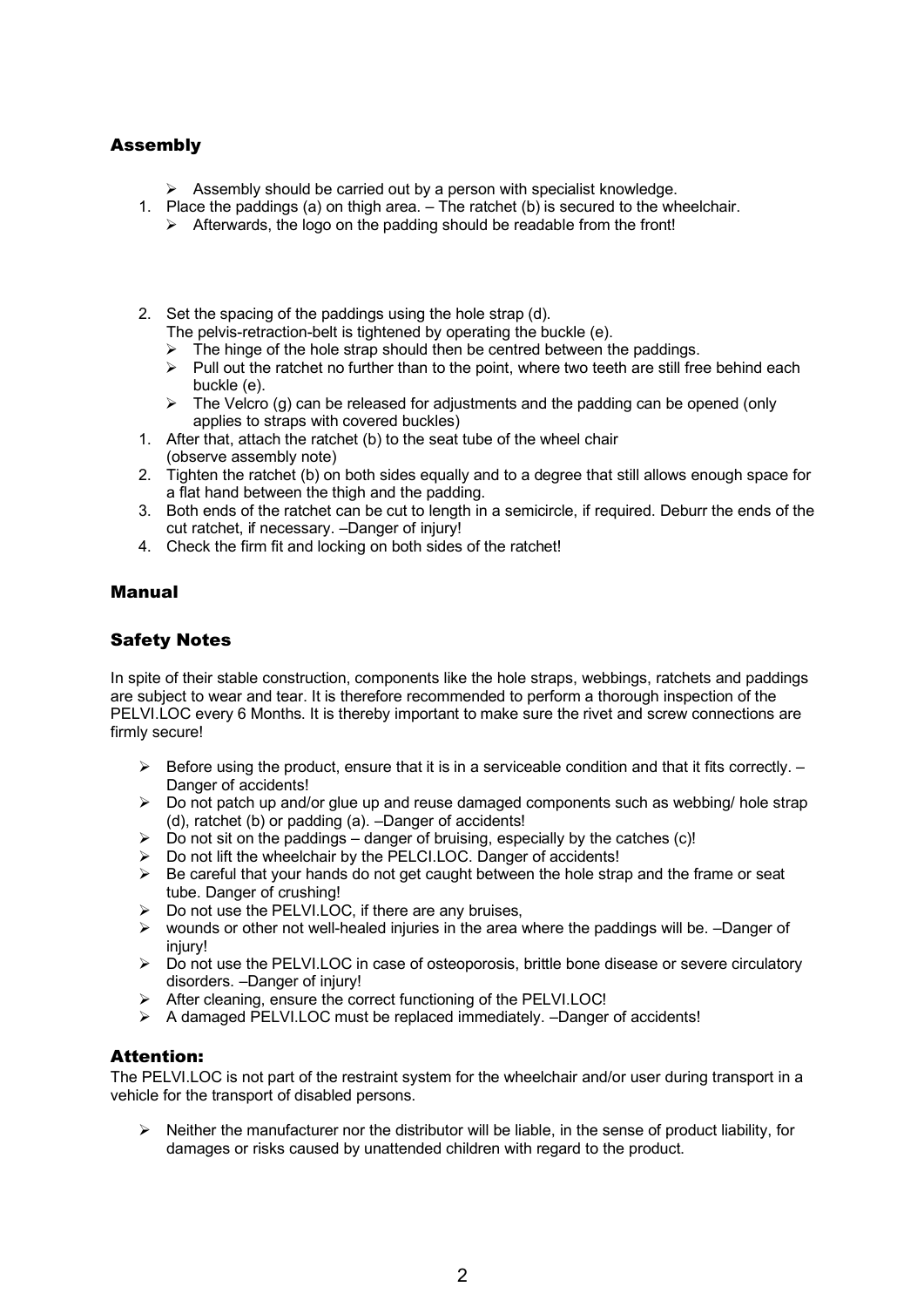# **Handling**

- 1. To use the PELVI.LOC, place the paddings (a) on the thighs. Attention:
- Make sure that there are no items under the padding! This will prevent painful bruises.
- 2. After that, guide the ratchet (b) through the corresponding catch. For that, operate the corresponding pressure buckle (e).
- 3. Then, tighten the ratchet (b) to a degree that still allows enough space for a flat hand between the thigh and the padding.
- 4. Make sure that the catches (c) engage with the teeth of the ratchet!
	- o Check the tension!
- **To open the PELVI.LOC,** operate the catch (c) and pull out the ratchet.
	- $\geq$  Make sure that the paddings do not get caught between the stokes of the driving wheel!

## Cleaning and Disinfection

- $\triangleright$  Machine washable up to 40 degrees.
- $\triangleright$  Thermochemical disinfection possible by adding ELTRA 40 when washing
- $\triangleright$  No spinning
- $\triangleright$  Not dryer-proof

## **Maintenance**

Inspect the PELVI.LOC for damages and check the functioning on a regular basis.

# Repair

Immediately replace defective PELVI.LOC systems.

## **Disposal**

- The packaging is recyclable.
- The metal parts can be disposed of through scrap metal recycling.
- Plastic parts are suitable for plastic recycling.
- The disposal must be made according to national statutory provisions.
- Please inquire with your city or municipal administration about local disposal services.

# Technical Data

| Seat width:     | <b>XS</b> | 16 to 24 cm        |
|-----------------|-----------|--------------------|
| Padding size:   | <b>XS</b> | $17.5 \times 9$ cm |
| Weight:         | <b>XS</b> | Approximately      |
|                 |           | 220                |
| Predetermined   | <b>XS</b> | A <sub>1</sub>     |
| breaking point: |           | approximately      |
|                 |           |                    |

| Seat width:     | S | 20 to 32 cm   |
|-----------------|---|---------------|
| Padding size:   | S | 20 x 11 cm    |
| Weight:         | S | Approximately |
|                 |   | 220           |
| Predetermined   | S |               |
| breaking point: |   | approximately |
|                 |   |               |

| Seat width:     | М | 30 to 40 cm      |
|-----------------|---|------------------|
| Padding size:   | М | 23 x 13 cm       |
| Weight:         | М | Approximately    |
|                 |   | 280 <sub>g</sub> |
| Predetermined   | м |                  |
| breaking point: |   | approximately    |
|                 |   |                  |